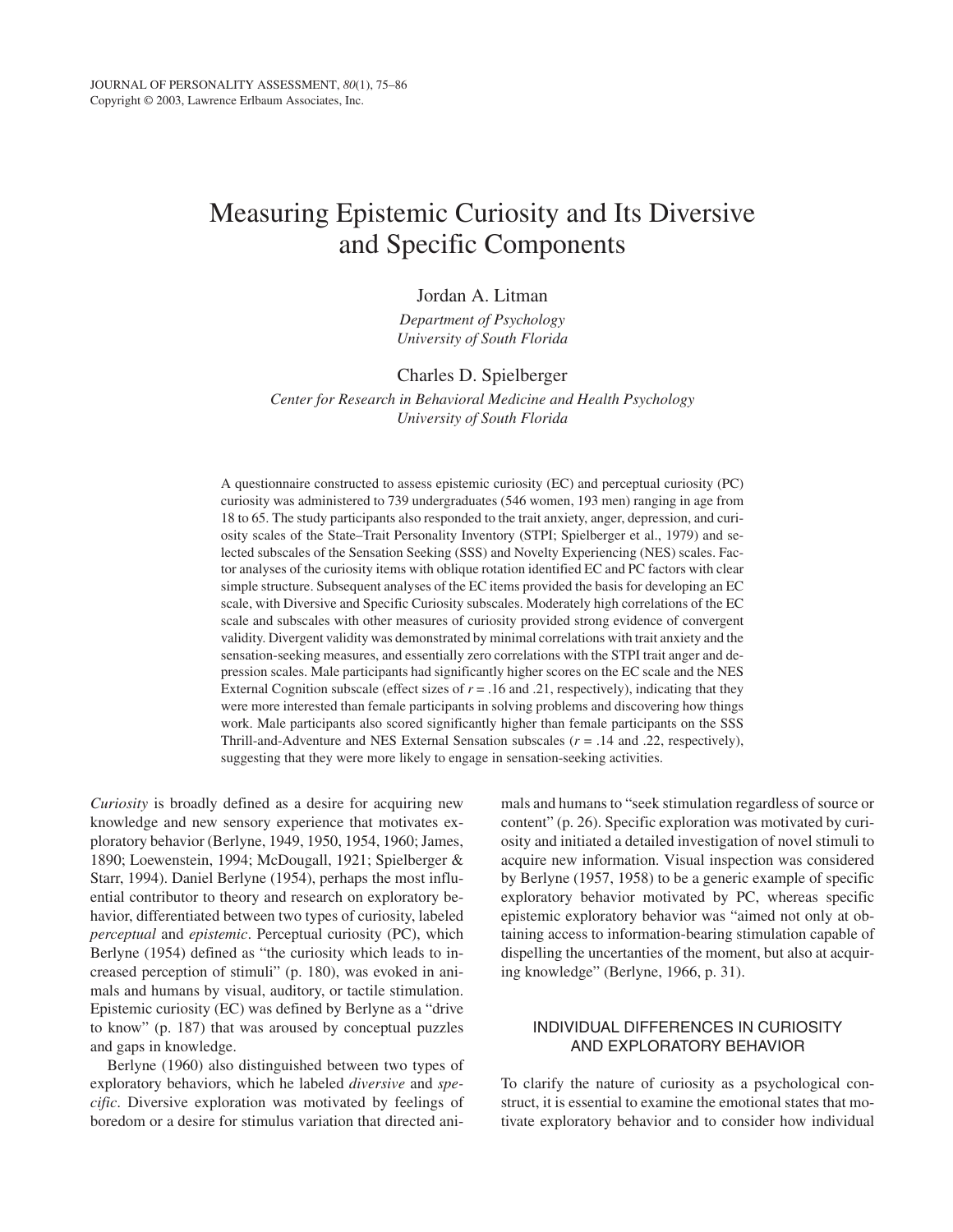differences in curiosity as a personality trait influence exploration. Although Berlyne identified the general conditions that aroused curiosity as a motivational state, he did not address the potential importance of individual differences in curiosity as a personality trait. Personality research has traditionally focused on the assessment of individual differences in traits, such as anxiety and extraversion, and on how these traits predispose a person to experience and express corresponding emotional states. Emotional states may be conceptualized as internal emotional-motivational reactions that vary in intensity, whereas traits are relatively stable dispositional response tendencies that reflect the frequency for particular emotions to be experienced over time (Spielberger, 1975; Spielberger, Ritterband, Sydeman, Reheiser, & Unger, 1995).

In contrast to Berlyne's emphasis on curiosity as a motivational state that stimulates exploratory behavior, personality researchers have assessed individual differences in dispositional tendencies to engage in exploration. Influenced by Berlyne's conceptions of diversive and specific exploration, Day (1969) interpreted these types of exploratory behavior as reflecting two different curiosity traits. Consistent with Berlyne, Day theorized that specific curiosity involved being curious about a particular stimulus, and motivated specific exploratory behavior. However, whereas Berlyne assumed that diversive exploratory behavior was motivated by boredom, Day considered diversive exploration to be motivated by curiosity (i.e., being curious about a range of topics). The Ontario Test of Intrinsic Motivation (OTIM) was developed by Day (1969) to assess individual differences in diversive and specific curiosity.

Although no measures have been constructed with the explicit goal of assessing Berlyne's (9154) concepts of PC and EC, several scales have been developed to measure individual differences in theoretically related constructs, such as sensation seeking, novelty experiencing, and trait curiosity. Zuckerman's (1979) concept of *sensation seeking* differentiates seeking sensory stimulation from exploring new ideas. The Sensation Seeking Scale (SSS) was developed by Zuckerman to assess individual differences in the tendency to seek novel sensory stimulation by engaging in social exploratory behavior (Zuckerman, Kolin, Price, & Zoob, 1964). The Novelty Experiencing Scale (NES) was designed by Pearson (1970) to measure individual differences in the tendency to approach or avoid novel stimuli that activate sensory and cognitive processes.

The OTIM, NES, and SSS appear to assess individual differences in different aspects of exploratory behavior as relatively stable personality traits, but do not measure the intensity of the emotional states that motivate these behaviors. The State–Trait Curiosity Inventory (STCI) was developed to measure both the state (S) and trait (T) aspects of curiosity (Spielberger & Butler, 1971; Spielberger, Peters, & Frain, 1976). The STCI S–Curiosity scale was designed to assess the intensity of feelings of curiosity at a particular

time; the STCI T–Curiosity scale assesses the frequency that individuals generally experience curiosity. Essentially the same definitions of state and trait curiosity guided the construction of the Melbourne Curiosity Inventory (MCI; Naylor, 1981). Factor analyses of responses to the STCI and MCI items have consistently identified independent state and trait curiosity factors, providing evidence that has been interpreted as demonstrating the importance of the state–trait distinction in the measurement of curiosity (Boyle, 1983, 1989, Olsen & Camp, 1984).

#### MEASUREMENT OF PC AND EC

Measures of curiosity, novelty experiencing, and sensation seeking share a common theme in that they assess tendencies to engage in exploratory behavior (Voss & Keller, 1983). However, these measures differ greatly on their relative emphasis in seeking either sensory stimulation or knowledge and information. Spielberger and Starr (1994) factor-analyzed the scale and subscale scores of the curiosity, sensation-seeking, and novelty experiencing measures that were previously described, and found two strong factors that they labeled "Information Seeking" and "Experience Seeking." The STCI and MCI T–Curiosity scales, the OTIM Specific Curiosity subscale, and the NES Internal and External Cognition subscales had the strongest loadings on the Information Seeking factor. The Experience Seeking factor was defined by strong loadings of the SSS Experience Seeking and NES External Sensation subscales, and by small to moderate loadings of the SSS Thrill-and-Adventure (TAS) and OTIM Diversive Curiosity subscales. Spielberger and Starr (1994) concluded that the Information Seeking factor was consistent with Berlyne's concept of EC because it encompassed "the internal, cognitive components of curiosity that are most directly measured by information seeking scales" (p. 240). Their Experience Seeking factor appeared to be related primarily to sensation seeking and diversive exploration, as these concepts were defined, respectively, by Zuckerman (1979) and Day (1969).

In reviewing the item content of the scales that loaded on Spielberger and Starr's (1994) Information and Experience Seeking (ES) factors, Collins (1996) observed that none of these scales appeared to assess individual differences in PC, which, according to Berlyne (1954), motivates exploratory behaviors such as visual investigation and inspection by touch. Guided by Berlyne's concept of PC, Collins constructed a 16-item scale to assess individual differences in this construct. Factor analyses of responses to the 16 PC items identified two factors, which were labeled *diversive PC* and *specific PC.* Diversive PC involved general exploration of one's surroundings (sample item: "I like to discover new places to go"). Specific PC was related to detailed inspection of a particular stimulus (sample item: "When I see a new fabric, I like to touch and feel it").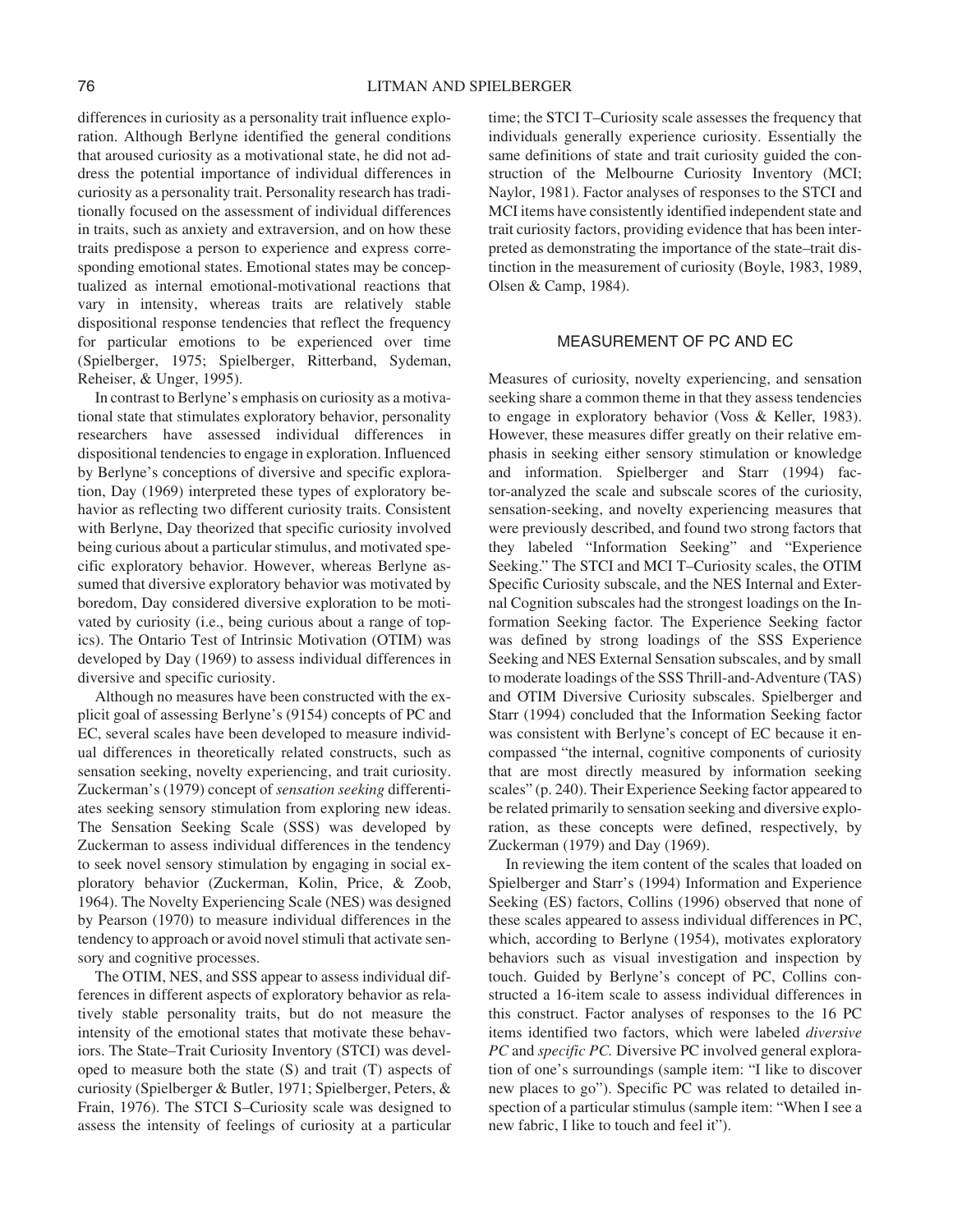Collins (1996) administered his 16-item PC scale to university students, along with measures of trait curiosity, novelty experiencing, sensation seeking, and a questionnaire developed to assess how often the respondents engaged in perceptual exploratory behaviors. The PC scale correlated positively and substantially with the STCI T–Curiosity scale (*Mdn r* = .545), and moderately with the NES External Sensation and the SSS Thrill-and-Adventure and Experience Seeking subscales (*Mdn r* = .405). Consistent with Berlyne's concept of PC, these findings indicated that the PC scale assesses both seeking information and sensory experience.

The finding that the PC scale correlated substantially with the STCI T–Curiosity scale raises questions about what the T–Curiosity scale actually measures. Although Spielberger and Starr (1994) assumed that this scale assessed individual differences in Berlyne's concept of EC, Collins's (1996) findings suggested there are at least two plausible alternative explanations: (a) The STCI T–Curiosity scale measures both EC and PC, which cannot be meaningfully differentiated as independent curiosity constructs; or (b) the T–Curiosity scale does not measure either EC or PC, but may assess internal processes that are common to more than one aspect of a multifaceted personality construct, of which EC and PC are dimensions.

Because scales have not been previously developed with the explicit goal of measuring Berlyne's concepts of PC and EC, it is unknown whether individual differences in these two constructs can be meaningfully differentiated and how EC might be related to T–Curiosity. If EC and PC can be meaningfully differentiated, and an EC scale can be constructed, this would provide greater precision in the measurement of individual differences in curiosity as a multidimensional personality trait. A valid and reliable EC measure would also enable us to learn more about how people differ in the tendency to seek out opportunities for learning new ideas and obtaining perceptual stimulation.

The major goal of this study was to determine whether EC could be identified as a meaningful personality construct, which can be differentiated from PC. A second goal was to develop a scale for assessing individual difference in EC and to evaluate the internal consistency of this scale, and its relationship to PC, T–Curiosity, sensation seeking, and other personality traits. If EC can be meaningfully differentiated from PC and a scale can be constructed to assess the EC construct, the factor structure of this measure will be evaluated to determine if diversive and specific EC components can be identified.

#### METHOD

#### **Participants**

The study participants consisted of 739 university students (546 women, 193 men) recruited from introductory and upper level undergraduate psychology courses at a large urban

university, who ranged in age from 18 to  $65 (M = 23.64; SD =$ 7.47). The sample consisted of approximately equal numbers of students who entered the university as freshmen or in their junior year as community college transfers. All students received extra credit toward their final grade for research participation.

#### **Instruments**

Each participant responded to a battery of four psychometric tests that were given in the following order: (a) the curiosity questionnaire, (b) the trait scales of the State–Trait Personality Inventory, (c) the Internal and External Cognition and External Sensation subscales of the NES, and (d) the TAS and ES subscales of the SSS. The order of presentation was determined by the importance of the measure in relation to the goals of the study, and similarities in the scale instructions and rating procedures for each measure. The four measures are briefly described here.

Curiosity questionnaire. This questionnaire consisted of 16 PC items developed by Collins (1996) and 40 items constructed to assess individual differences in EC as these constructs were defined by Berlyne (1954). Each PC and EC item was rated on the same scale used to evaluate individual differences in personality traits in previous research (Spielberger, 1983, 1988). In responding to each curiosity item, the participants were instructed to report how they "generally feel" on a 4-point scale ranging from 1 (*almost never*), 2 (*sometimes*), 3 (*often*), to 4 (*almost always*)*.*

The content of the 16 PC items inquired about interest in exploring novel, complex, or ambiguous perceptual stimuli (e.g., "I like to listen to new and unusual kinds of music"; "When I hear a strange sound, I usually try to find out what caused it"). The alpha coefficient for the PC scale was .85 for men and .87 for women (Collins, 1996). Consistent with Berlyne's conception of EC, the content of the 40 EC items inquired about interest in acquiring new knowledge (e.g., "learning about," "finding out") and in cognitively processing information (e.g., "thinking," "imagining") related to novel, complex, or ambiguous stimuli. Fourteen of the 40 EC items were adapted from existing curiosity measures (Day, 1969; Lehrissey-McCombs, 1971; Pearson, 1970); 26 EC items were especially constructed for this study based on Berlyne's theoretical conception of EC. The procedures for constructing the 40 EC items are reported in greater detail by Litman (1998).

STPI. The State–Trait Personality Inventory (STPI; Spielberger et al., 1979) consists of eight 10-item scales for measuring state and trait anxiety, anger, depression, and curiosity. The STPI state scales assess the intensity of these emotional states at a particular moment; the STPI trait scales measure how often each emotional state is generally experi-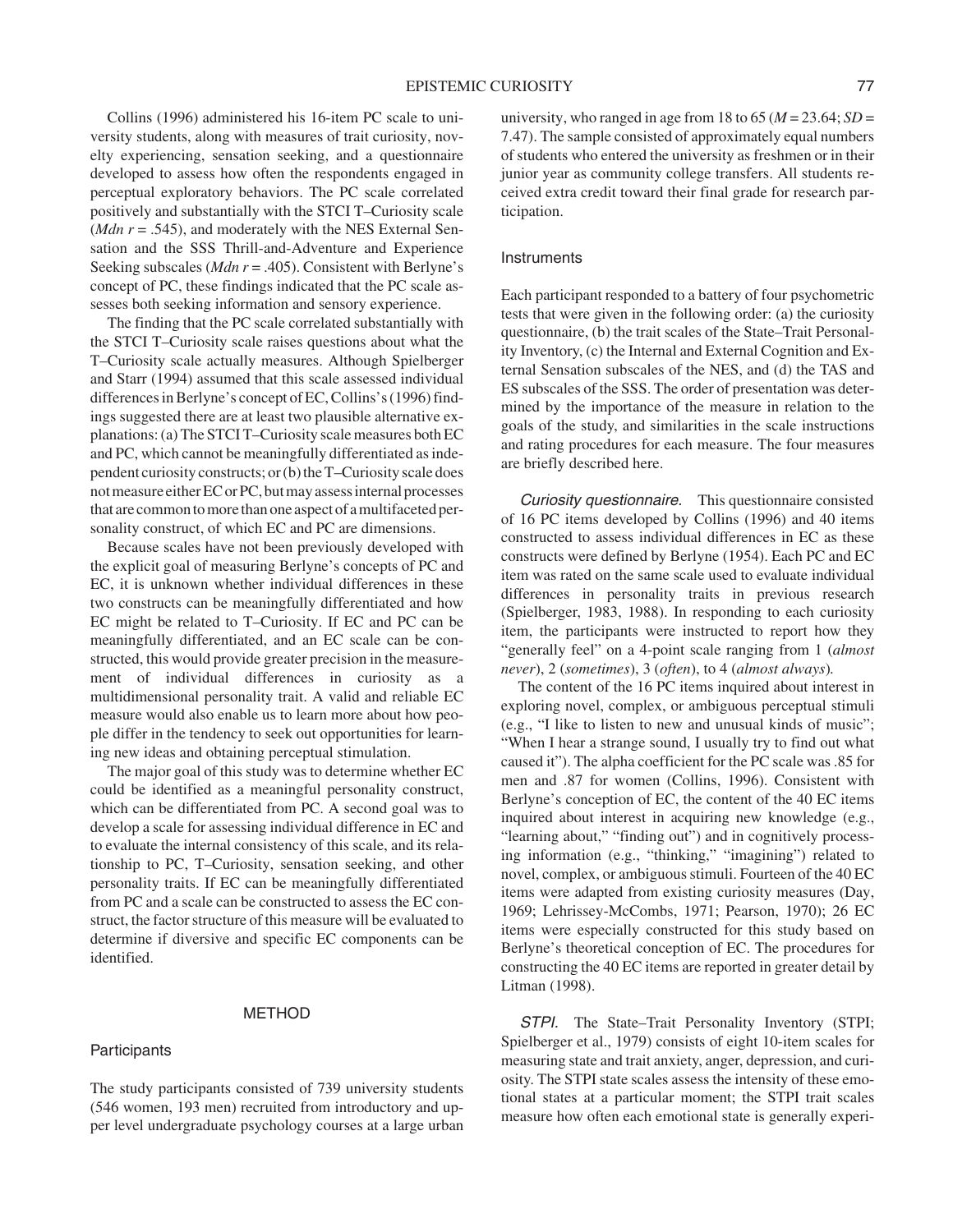enced. Only the STPI trait scales were included in this study. Participants respond to the STPI trait items by reporting how often they experienced the personality characteristics that each item described by rating themselves on the same 4-point frequency scale that was used with the curiosity questionnaire. All four STPI trait scales exhibited good reliability in previous research, with alpha coefficients ranging from .80 to .96 (Spielberger et al., 1979).

NES. The NES was designed to measure the tendency to approach (like) or to avoid (dislike) novel stimuli, using a forced-choice preference format (Pearson, 1970). The four 20-item NES subscales are: (a) External Sensation, (b) Internal Sensation, (c) External Cognition, and (d) Internal Cognition. Kuder–Richardson indexes for each subscale range from .76 to .87 (Pearson, 1970). The Internal and External Cognition subscales were included in this study as additional measures of EC; the External Sensation subscale provided an additional measure of sensation seeking. Given that the Internal Sensation subscale did not appear to be related to the constructs under investigation, this scale was not administered.

SSS. The SSS was developed to assess individual differences in the tendency to seek novel sensory stimulation by engaging in social exploratory behavior. Four major sensation-seeking dimensions are assessed by 10-item subscales: (a) TAS, (b) ES, (c) Disinhibition (Dis), and (d) Boredom Susceptibility (BS). In responding to the SSS, participants reported which of two statements best describes their "likes or feelings." The internal consistency reliability of the total scores on the SSS scale range from .83 to .86 (Zuckerman et al., 1964). A retest stability coefficient of .94 for the SSS Total scores was reported by Starr (1992). The range of internal consistency reliabilities for each SSS subscale are as follows: (a) TAS: .77 to .82, (b) ES: .65 to .67, (c) Dis: .74 to .78, and (d) BS: .56 to .59 (Zuckerman et al., 1964). Because the Dis and BS items were not directly related to seeking novel sensory stimulation, only the TAS and ES subscales were included in this study.

#### Procedure

The Curiosity Questionnaire, STPI trait scales, and the NES and SSS subscales were administered in group testing sessions to undergraduate university students. At the beginning of the testing session, the experimenter introduced himself and handed out the packet of questionnaires to the participants, who were informed that the goals of the study were to learn about the feelings and attitudes of college students. The participants were also informed that additional information about the study would be made available to them after they responded to the questionnaires and were asked not to discuss the study with other students. Approximately 30 to 40 min was required to complete the curiosity questionnaire and respond to the STPI, SSS, and NES scales and subscales.

#### **RESULTS**

Principle axis factor analyses of responses to the 56 curiosity items were computed separately for women and men. Three criteria were employed to determine the optimal number of factors to extract: (a) Eigenvalues greater than one, (b) Cattell's (1957) scree test, and (c) the psychological meaningfulness of the extracted factors (Coovert & McNelis, 1988). The eigenvalues criterion suggested six possible factors for women (15.9, 1.9, 1.5, 1.4, 1.3, 1.0) and seven for men (13.8, 2.6, 2.0, 1.5, 1.4, 1.3, 1.1). However, a visual scan of the scree plots suggested that only two or, at most, three factors should be extracted for both sexes. Based on the scree criterion and the hypothesis that meaningful EC and PC factors could be identified, two- and three-factor principle axis solutions were examined in separate analyses for women and men.

The results of the two-factor principal axis solutions of responses to the 56 curiosity items are reported in Table 1. Before rotation, all but 1 of the 40 EC items had dominant salient loadings of .30 or greater on the first factor for both women and men. Of the 16 PC items, 10 had dominant salient loadings for both sexes on the first factor. Only 1 EC and 3 PC items had dominant loadings for either women or men on the second factor, which could not be meaningfully interpreted. In the three-factor solutions, none of the 56 items had a salient loading on the third factor for either sex. Thus, before rotation one strong curiosity factor and only a relatively weak uninterpretable second factor were identified. These findings provided evidence that curiosity is a relatively homogeneous personality construct.

In the two-factor solutions for women and men with oblique (promax) rotation, which are also reported in Table 1, the first factor was defined by 28 of the 40 EC items with dominant salient loadings for both sexes. Twelve of the 16 PC items had dominant loadings on the second factor for both sexes. These two substantially correlated factors (*r* = .59 for women; .55 for men) had good simple structure, suggesting that the underlying curiosity construct was comprised of two meaningful dimensions defined, respectively, by items with content that was consistent with Berlyne's concepts of EC and PC. In the three-factor solutions with oblique rotation, the first two factors were similar to those in the two-factor solutions. As the third factor was defined by different items for women and men, had relatively few items with salient loadings, and was difficult to interpret, the three-factor solution was not considered further.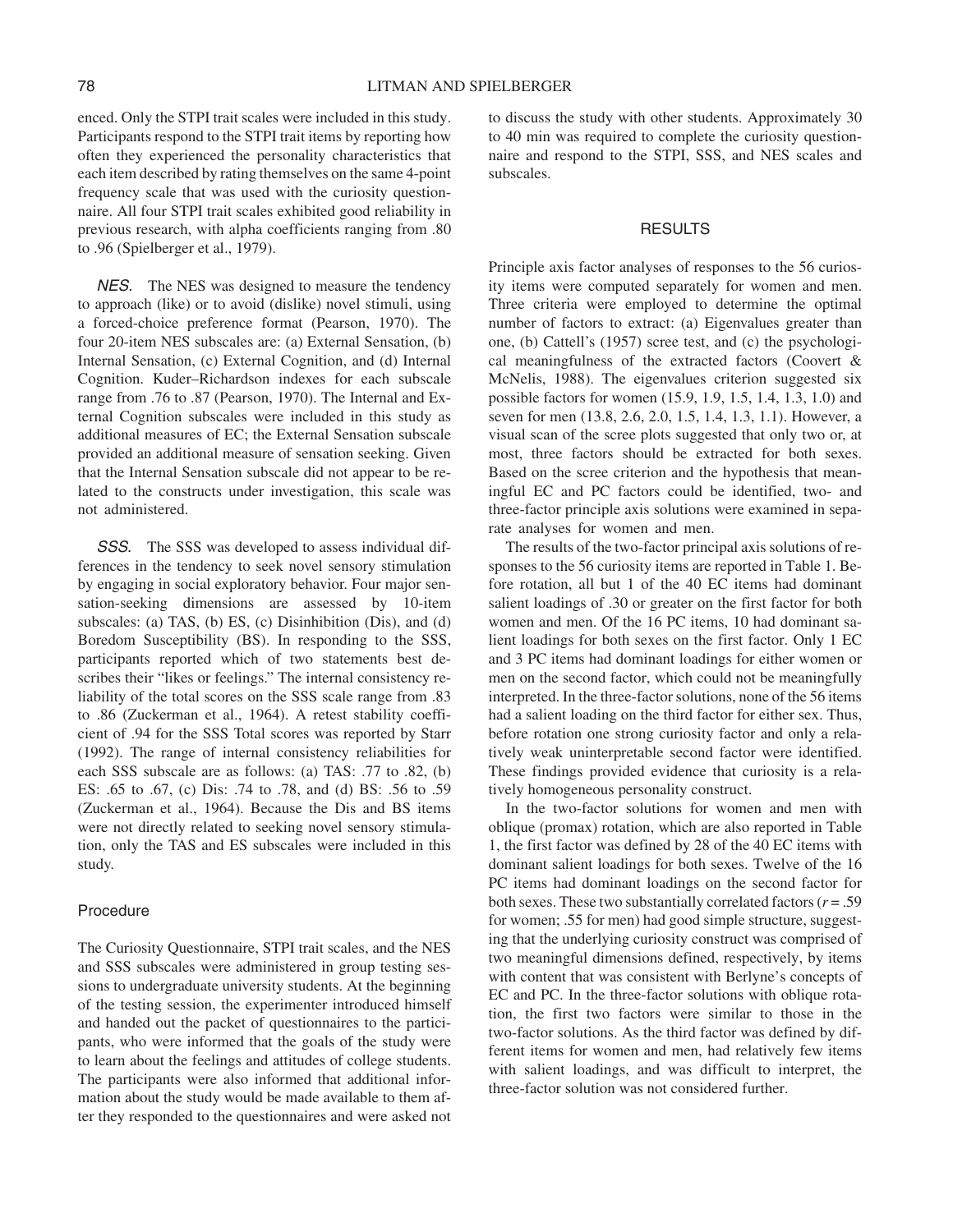## EPISTEMIC CURIOSITY 79

## **TABLE 1**

## **Principal Axis Factor Loadings for 56 Curiosity Items (40 EC, 16 PC) Before and After Oblique Rotation**

|                                   |                     |                                                                          | Unrotated  |            |            | Rotated |            |            |            |                    |
|-----------------------------------|---------------------|--------------------------------------------------------------------------|------------|------------|------------|---------|------------|------------|------------|--------------------|
|                                   |                     |                                                                          |            | Factor 1   | Factor 2   |         | Factor 1   |            | Factor 2   |                    |
| <i>Item</i><br>$No.$ <sup>a</sup> | <i>Item</i><br>Type | Item Statement <sup>b</sup>                                              | W          | М          | W          | M       | W          | M          | W          | M                  |
| 40                                | EС                  | Complex problem/discovering a solution                                   | $-.44$     | .79        | .80        | $-.15$  | $-.29$     | .64        | .52        | $-.31$             |
| 30                                | EC                  | Simple explanations of/leave a lot of questions                          | .57        | .59        | $-.29$     | $-.24$  | .72        | .66        | $-.15$     | $-.04$             |
| 29                                | EС                  | Complicated machinery/l ask how it works                                 | .55        | .46        | $-.26$     | $-.25$  | .67        | .58        | $-.13$     | $-.10$             |
| 49                                | EС                  | New solutions to difficult problems brings pleasure                      | .62        | .57        | $-.20$     | $-.30$  | .66        | .69        | $-.03$     | $-.11$             |
| 18                                | EC                  | I am interested in discovering how things work                           | .66        | .47        | $-.15$     | $-.28$  | .65        | .60        | .04        | $-.13$             |
| 23                                | $\rm EC$            | Theory/like to test it out                                               | .62        | .54        | $-.14$     | $-.07$  | .62        | .46        | .03        | .14                |
| 39                                | EC                  | Turning new ideas over/think about in different<br>ways                  | <u>.66</u> | .61        | $-.12$     | $-.17$  | <u>.62</u> | .60        | .07        | .05                |
| 48                                | $\rm EC$            | Learn something new/like to find out more about it                       | .70        | .70        | $-.08$     | $-.06$  | .61        | .57        | .14        | .21                |
| 16                                | $\rm EC$            | Thinking about different/answers to same question                        | .64        | .57        | $-.12$     | $-.13$  | .60        | .53        | .07        | .08                |
| 37                                | $\rm EC$            | Fascinating to learn new information                                     | .65        | .62        | $-.10$     | $-.18$  | .60        | .62        | .10        | .04                |
| 36                                | $\rm EC$            | Read something which puzzles me/keep reading it                          | .52        | .56        | $-.20$     | $-.17$  | .59        | .57        | $-.07$     | .03                |
|                                   |                     | until I understand                                                       |            |            |            |         |            |            |            |                    |
| 24                                | EC                  | Interesting to think about contradicting ideas                           | .65        | .65        | $-.09$     | .02     | .59        | .45        | .10        | .27                |
| 47                                | $\rm EC$            | New ideas excite my imagination                                          | .74        | .63        | $-.02$     | $-.16$  | .59        | .61        | .22        | .07                |
| 43                                | EC                  | Hypothetical situation/like to think about what<br>might happen          | .58        | .51        | $-.14$     | $-.07$  | .58        | .43        | .02        | .13                |
| 5                                 | $\rm EC$            | Discussing abstract concepts                                             | <u>.61</u> | .62        | $-.10$     | $-.04$  | .57        | .48        | .08        | .20                |
| 3                                 | $\rm EC$            | Incomplete puzzle/try and imagine the final solution                     | .52        | .48        | $-.17$     | $-.10$  | .56        | .45        | $-.03$     | .07                |
| 52                                | $\rm EC$            | Someone answers a question of mine/find myself                           | .60        | .62        | $-.10$     | $-.02$  | .56        | .46        | .08        | .23                |
|                                   |                     | even more inquisitive                                                    |            |            |            |         |            |            |            |                    |
| 19                                | $\rm EC$            | It excites me to have a new idea that leads to even<br>more new ideas    | <u>.66</u> | <u>.66</u> | $-.05$     | $-.24$  | .55        | .71        | .16        | $-.01$             |
| 34                                | EC                  | I would like to understand how complicated things<br>like computers work | .47        | <u>.46</u> | $-.18$     | $-.28$  | .54        | .60        | $-.06$     | $-.13$             |
| 28                                | EC                  | New kind of arithmetic problem/I enjoy imagining<br>solutions            | .38        | .37        | $-.23$     | $-.26$  | .52        | .51        | $-.15$     | $-.15$             |
| 32                                | $\rm EC$            | I would enjoy discussing theories about existence<br>with a philosopher  | <u>.62</u> | .55        | $-.04$     | $-.07$  | .51        | <u>.46</u> | .15        | .14                |
| 8                                 | $\rm EC$            | Thinking over new ideas and concepts is fun                              | .65        | .59        | $-.01$     | $-.15$  | .51        | .57        | .20        | .07                |
| 45                                | $\rm EC$            | I enjoy exploring new ideas                                              | .69        | .70        | .02        | $-.14$  | .50        | .64        | .26        | .12                |
| 53                                | EС                  | Someone says something ambiguous to me/want an<br>explanation            | .49        | .44        | $-.12$     | $-.02$  | <u>.49</u> | (.29)      | .02        | .15                |
|                                   | $\rm EC$            |                                                                          |            |            | .03        |         |            |            |            | .09                |
| 38                                |                     | Learning about subjects which are unfamiliar to me                       | .67        | .62        |            | -.14    | <u>.49</u> | .58        | .26        |                    |
| 46                                | EС                  | I am interested in how different people would react<br>during a crisis   | .57        | .48        | $-.05$     | .29     | .48        | .07        | .13        | .52                |
| 4                                 | $\rm EC$            | Something unexpected happens/figure out<br>what/caused it                | .50        | .41        | $-.04$     | .06     | .48        | (.24)      | .06        | .23                |
| 27                                | EC                  | I like to read any magazine that reports new<br>scientific discoveries   | <u>.54</u> | .50        | $-.06$     | .16     | .47        | .51        | .11        | .02                |
| 55                                | EС                  | Riddle/interested in trying to solve it                                  | <u>.46</u> | <u>.37</u> | $-.12$     | $-.17$  | .47        | .43        | .01        | $-.04$             |
| 51                                | EС                  | I enjoy trying to figure out what led up to important                    | .54        | .54        | $-.04$     | .01     | .43        | .37        | .17        | .2                 |
|                                   |                     | historical events                                                        |            |            |            |         |            |            |            |                    |
| 37                                | $\rm EC$            | Word I don't know/look up the meaning                                    | .47        | .46        | $-.06$     | $-.02$  | .42        | .36        | .08        | .16                |
| 11                                | EC                  | I like to/figure out people's motives/behavior seems                     | .47        | .52        | .01        | .08     | .36        | .30        | .16        | .30                |
|                                   |                     | unusual                                                                  |            |            |            |         |            |            |            |                    |
| 35                                | EC                  | Imagine what people are thinking from/their faces                        | .48        | <u>.45</u> | .03        | .31     | .34        | .03        | .19        | .53                |
| 21                                | $\rm EC$            | I enjoy trying to understand my feelings                                 | <u>.41</u> | .39        | 0.00       | .25     | .31        | .05        | .13        | .44                |
| 14                                | EC                  | Interested in reading about periods of history that                      | <u>.48</u> | .40        | .06        | .02     | .31        | (.28)      | .23        | .18                |
|                                   |                     | are unfamiliar to me                                                     |            |            |            |         |            |            |            |                    |
| 10                                | EC                  | I like to imagine how a story will end before it's                       | .39        | .30        | .01        | .01     | (.29)      | (.20)      | .14        | .13                |
| 15                                | PC                  | over<br>See a vocal group perform/associate the different                | .37        | .31        | .04        | .26     | (.25)      | $-.03$     | .16        | .42                |
| 2                                 | EC                  | voice types<br>When I have a strange dream/I wonder about what it        | .33        | .27        | .03        | .37     | (.22)      | $-.16$     | .15        | .53                |
|                                   |                     | means                                                                    |            |            |            |         |            |            |            |                    |
| 9                                 | PC                  | I like to discover new places to go                                      | <u>.40</u> | .52        | <u>.49</u> | .29     | $-.18$     | .11        | <u>.72</u> | .53                |
| 1                                 | ${\rm P}{\bf C}$    | I like to travel to places I have never been to before                   | .25        | <u>.46</u> | .46        | .36     | $-.26$     | $-.05$     | <u>.64</u> | .57                |
| 17                                | PC                  | I like visiting art galleries and art museums                            | .50        | .53        | .37        | .29     | .03        | .10        | .61        | .54<br>(continued) |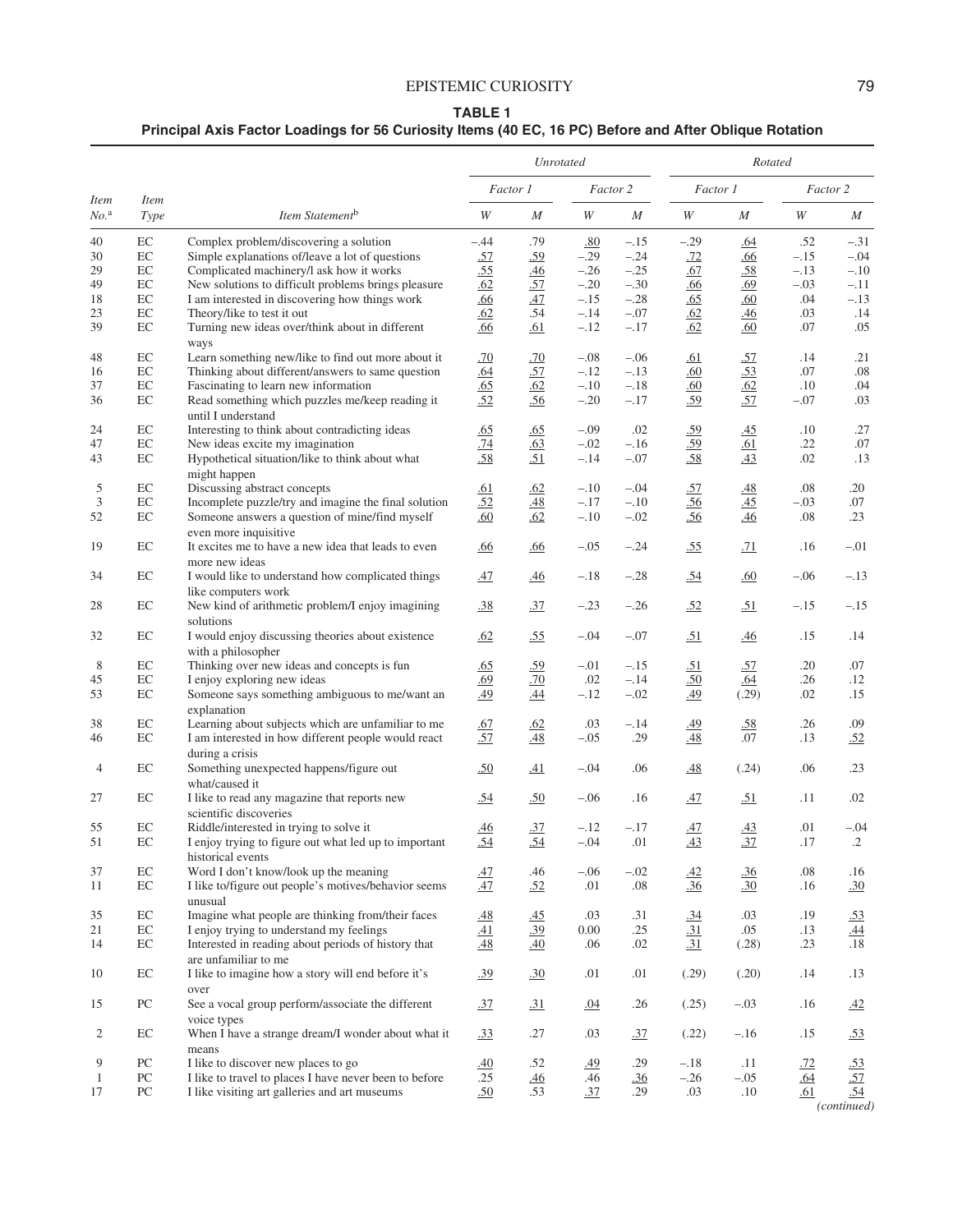#### 80 LITMAN AND SPIELBERGER

|                    |             |                                                                        |                                        | Unrotated        |             |                | Rotated  |        |            |                                     |
|--------------------|-------------|------------------------------------------------------------------------|----------------------------------------|------------------|-------------|----------------|----------|--------|------------|-------------------------------------|
| <b>Item</b>        | <i>Item</i> |                                                                        | Factor 1                               |                  | Factor 2    |                | Factor 1 |        | Factor 2   |                                     |
| $No.$ <sup>a</sup> | Type        | Item Statement <sup>b</sup>                                            | W                                      | $\boldsymbol{M}$ | W           | $\overline{M}$ | W        | M      | W          | $\boldsymbol{M}$                    |
| 12                 | PC          | Rather visit a park I have never been/than one I<br>know well          | .32                                    | .30              | .33         | .19            | $-.07$   | .03    | .50        | .33                                 |
| 50                 | PC          | Saw a cave/want to explore the inside of it                            | .50                                    | .43              | $-.09$      | .17            | .00      | .15    | <u>.49</u> | .36                                 |
| 33                 | PC          | Enjoy viewing an art display/many interpretations<br>of a single theme | .59                                    | .54              | .22         | .30            | .23      | .10    | .46        | .56                                 |
| 25                 | PC.         | I like to listen to new and unusual kinds of music                     | .48                                    | .24              | .25         | .35            | .12      | $-.16$ | .46        | .50                                 |
| 13                 | PC          | Hear something rustling in the grass/see what it is                    | $\frac{.38}{.53}$                      | .41              | .26         | $-.05$         | .03      | .35    | .44        | .10                                 |
| 6                  | PC          | I like exploring my surroundings                                       |                                        | .49              | .22         | .20            | .20      | .16    | .44        | .42                                 |
| 54                 | PC          | Smell something new/find out what the odor is<br>coming from           | .48                                    | .39              | .23         | .25            | .14      | .05    | .43        | .44                                 |
| 44                 | EC          | Look at a work of art/wonder what inspired the<br>artist               | .53                                    | .53              | .21         | .27            | .20      | .12    | <u>.43</u> | .52                                 |
| 20                 | PC          | Hear a strange sound/try to find out what caused it                    | <u>.41</u>                             | .46              | .23         | $-.08$         | .09      | .41    | .42        | .09                                 |
| 56                 | EC          | I would like to learn more about other cultures                        | .47                                    | .49              | .21         | .22            | .16      | .14    | .40        | .45                                 |
| 41                 | PC          | I enjoy trying different kinds of ethnic foods                         |                                        | .28              | .24         | .32            | .03      | $-.10$ | .40        | .47                                 |
| 31                 | PC          | I enjoy walking through interesting buildings                          | $\frac{.35}{.59}$<br>$\frac{.54}{.44}$ | .51              | .13         | .22            | .32      | .16    | .35        | $\frac{45}{142}$<br>$\frac{42}{54}$ |
| 26                 | PC          | Hear a musical instrument/I like to see it                             |                                        | .38              | .14         | .24            | .27      | .04    | .35        |                                     |
| 22                 | PC          | When I see a new fabric/I like to touch and feel it                    |                                        | .31              | .14         | .37            | .20      | $-.13$ | .32        |                                     |
| 42                 | EC          | See an advertisement without a caption/wonder<br>about what it means   | .42                                    | .35              | .08         | .11            | (.24)    | .15    | .24        | (.26)                               |
|                    |             | Eigenvalues<br>Common variance                                         | 15.9<br>.60                            | 13.8<br>.44      | 1.97<br>.07 | 2.6<br>.08     | 14.9     | 12.6   | 10.6       | 9.7                                 |

*Note. N*= 739 (546 women, 193 men). Factor loadings ≥ .30 are underlined. Dominant rotated factor loadings < .30 are reported parenthetically. EC = epistemic curiosity; PC = perceptual curiosity.

aOrdinal position of an item within the questionnaire. <sup>b</sup>Listed in descending order of magnitude of the dominant loadings for women on each rotated factor.

### Identifying Diversive and Specific Components of EC

In previous research, Collins (1996) identified two components of PC that were considered to reflect diversive and specific types of exploratory behavior (Berlyne, 1960, 1966; Day, 1969). To determine whether diversive and specific components of EC could also be identified, the 28 items with dominant salient loadings on the EC factor for both sexes, and no salient dual loadings, were selected to form a preliminary EC scale. Responses to these items were further evaluated in separate principal axis factor analyses for women and men. Eigenvalues for men (9.4, 1.4, 0.83, 0.66, 0.57) identified one strong factor and a second weaker factor. For women, the eigenvalues (10.5, 0.93, 0.62, 0.55, 0.48) indicated a single strong factor and a marginal second factor. However, examination of the scree plots suggested that two factors could be extracted for both sexes.

The results of the two-factor principal axis factor analyses are reported in Table 2 for women and men, before and after oblique (promax) rotation. Before rotation, 27 of the 28 EC items had dominant loadings of .40 or greater on the first factor for both sexes, providing strong evidence of an underlying EC dimension. After oblique rotation, 14 items had dominant salient loadings on the first factor for both sexes and 6 items had dominant loadings on the second factor; of these 20 items, none had any salient dual loadings. The content of the items with the highest loadings on the first factor described seeking new information (e.g., 45, "I enjoy exploring new ideas"). The items with the strongest loadings on the second factor had content that involved obtaining knowledge about a specific topic (e.g., 29, "When I see a complicated piece of machinery, I like to ask someone how it works"). Thus, with oblique rotation, the two factors reflected Diversive and Specific components of EC, which corresponded to the two factors that Collins (1996) found for PC.

The next step in the data analyses was to select the best items to form an EC scale, with subscales for measuring Diversive (EC/D) and Specific (EC/S) EC. Items with the strongest loadings on the first (Diversive) and second (Specific) curiosity factors, and no salient dual loadings for either sex, were identified. The content of the six items that had consistently high dominant loadings of .40 or greater on the second factor (Items 3, 18, 28, 29, 34, 55) were examined first. Item 34 ("I would like to understand how complicated things like computers work") was eliminated because its content was considered redundant with Item 29 ("If I see a complicated piece of machinery, I like to ask someone how it works"), which had better psychometric properties. The remaining five items were retained for the EC/S subscale.

Eleven of the 14 items with dominant loadings for both sexes on the diversive EC factor, listed above the dotted line in Table 2, had loadings of .50 or greater and no salient dual loadings. Item 32 ("I would enjoy discussing theories about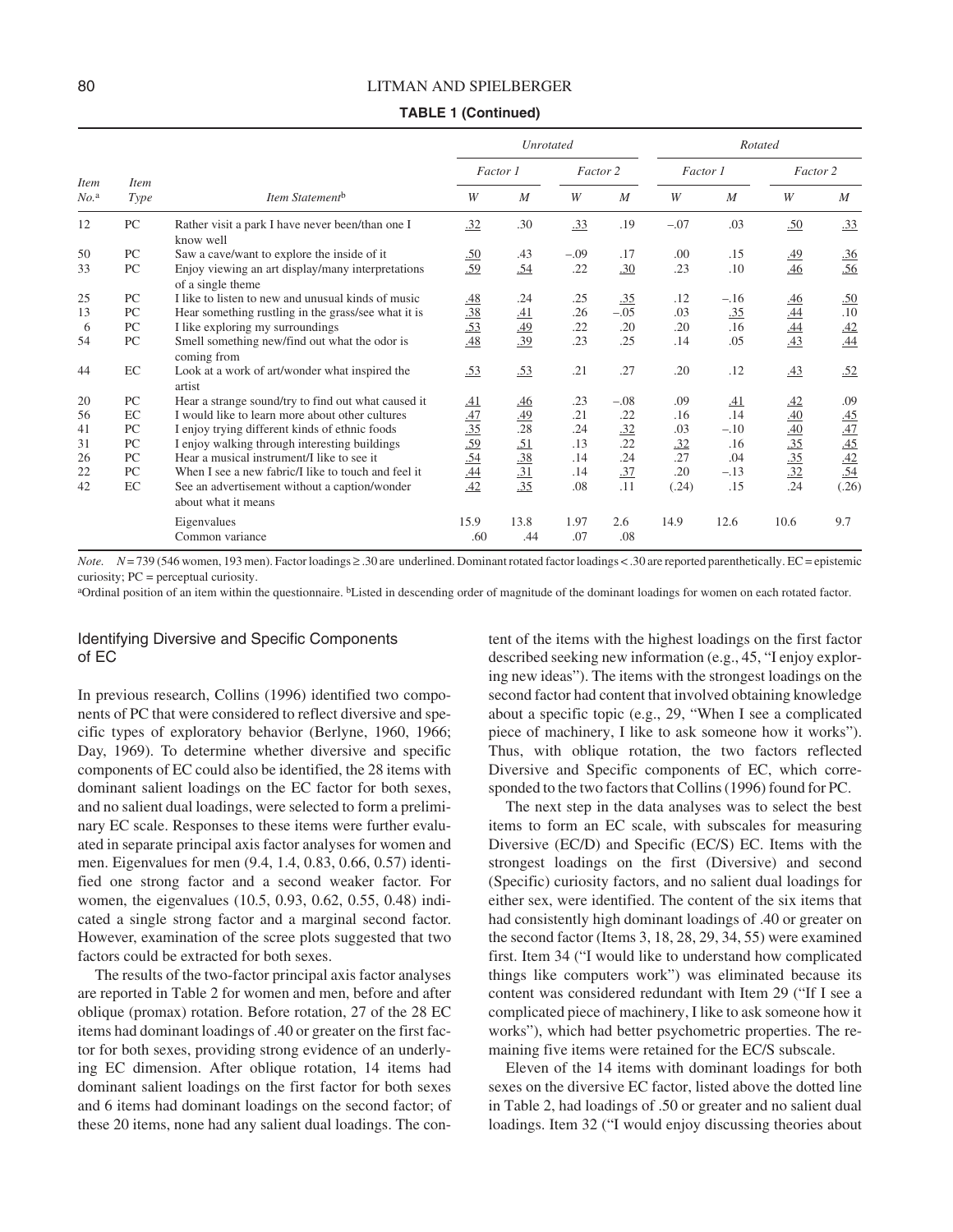#### **TABLE 2**

#### **Principal Axis Factor Loadings for 28 EC Items Before and After Oblique Rotation**

|                  |                                                        |      | Unrotated |        |          | <b>Rotated</b> |                |               |                  |
|------------------|--------------------------------------------------------|------|-----------|--------|----------|----------------|----------------|---------------|------------------|
| <i>Item</i>      |                                                        |      | Factor 1  |        | Factor 2 | Factor 1 EC/D  |                | Factor 2 EC/S |                  |
| No. <sup>a</sup> | Item Statement <sup>b</sup>                            | W    | M         | W      | M        | W              | $\overline{M}$ | W             | $\boldsymbol{M}$ |
| 47               | New ideas excite my imagination                        | .74  | .66       | $-.28$ | $-.26$   | .83            | .74            | $-.06$        | $-.08$           |
| 45               | Enjoy exploring new ideas                              | .70  | .72       | $-.25$ | $-.29$   | .77            | .82            | $-.05$        | $-.10$           |
| 38               | Learning about subjects which are unfamiliar           | .66  | .65       | $-.24$ | $-.03$   | .74            | .52            | $-.05$        | .18              |
| 37               | Fascinating to learn new information                   | .67  | .65       | $-.18$ | $-.04$   | .67            | .54            | .03           | .18              |
| 8                | Thinking over new ideas and concepts is fun            | .66  | .61       | $-.18$ | $-.16$   | .66            | .62            | .03           | .02              |
| 39               | Find myself turning new ideas over/think about them    | .69  | .64       | $-.15$ | $-.13$   | .65            | .61            | .08           | .07              |
| 19               | Excites me to have a new idea that leads to even more  | .67  | .71       | $-.14$ | $-.06$   | .63            | .60            | .08           | .17              |
| 32               | Discussing theories with a philosopher                 | .61  | .57       | $-.14$ | $-.28$   | .59            | .70            | .06           | $-.14$           |
| 48               | Learn something new/like to find out more about it     | .71  | .70       | $-.06$ | $-.11$   | .57            | .65            | .20           | .10              |
| 24               | Find it interesting to think about contradicting ideas | .64  | .63       | $-.09$ | $-.11$   | .56            | .59            | .13           | .08              |
| 5                | Discussing abstract concepts                           | .62  | .62       | $-.07$ | $-.25$   | .52            | .71            | .14           | $-.08$           |
| 43               | Hypothetical situation/think about what might happen   | .55  | .51       | $-.05$ | $-.18$   | .45            | .56            | .14           | $-.03$           |
| 16               | Thinking about different answers to same question      | .66  | .57       | $-.05$ | .13      | .44            | .32            | .28           | .34              |
| 52               | Someone answers a question/even more inquisitive       | .59  | .60       | .04    | $-.01$   | .42            | .48            | .22           | .18              |
| 51               | Figure out what led up to important historical events  | .52  | .50       | $-.03$ | $-.05$   | .40            | .44            | .15           | .11              |
| 23               | Theory about something/like to test it out             | .64  | .55       | .06    | $-.03$   | (.39)          | .45            | .32           | .15              |
| 49               | Discovering new solutions to problems brings pleasure  | .64  | .62       | .09    | $-.01$   | (.36)          | .49            | .35           | .19              |
| 7                | See a word I don't know/like to look up the meaning    | .46  | .46       | .03    | $-.06$   | (.29)          | .41            | .22           | .08              |
| 29               | Complicated piece of machinery/ask how it works        | .58  | .48       | .44    | .58      | $-.07$         | $-.16$         | .77           | .83              |
| 28               | Arithmetic problem/enjoy imagining solutions           | .43  | .41       | .38    | .36      | $-.11$         | $-.01$         | .64           | .55              |
| 34               | Like to understand how complicated things work         | .50  | .50       | .24    | .41      | .09            | .02            | .49           | .64              |
| 3                | Incomplete puzzle/try and imagine the final solution   | .53  | .48       | .23    | .24      | .13            | .15            | .49           | .43              |
| 18               | Interested in discovering how things work              | .68  | .50       | .12    | .40      | .29            | .03            | .48           | .62              |
| 40               | Complex problem/interested in discovering a solution   | .68  | .60       | .12    | .05      | (.35)          | .42            | .41           | .26              |
| 55               | Riddle/interested in trying to solve it                | .46  | .40       | .18    | .23      | .14            | .10            | .40           | .40              |
| 30               | Simple explanations leave a lot of questions           | .60  | .63       | .11    | .09      | .32            | .41            | (.36)         | .31              |
| 27               | Read magazine that reports new scientific discoveries  | .54  | .52       | .12    | .24      | .25            | .19            | (.36)         | .45              |
| 36               | Something puzzles me/keep reading until I understand   | .53  | .59       | .08    | $-.06$   | .29            | .12            | (.30)         | $\overline{.51}$ |
|                  | Eigenvalues                                            | 10.5 | 9.4       | .93    | 1.4      | 9.7            | 8.8            | 5.6           | 6.0              |
|                  | Common Variance                                        | .72  | .60       | .06    | .09      |                |                |               |                  |

*Note.*  $n = 546$  (women);  $n = 193$  (men). Factor loadings ≥ .40 are underlined. Dominant rotated factor loadings < .40 are reported parenthetically. EC = epistemic curiosity.

aOrdinal position of an item within the questionnaire. <sup>b</sup>Listed in descending order of magnitude of the dominant loadings for women on each rotated factor.

existence with a philosopher") was eliminated because the event that it described was considered unrealistic. Item 24 was eliminated because of possible ambiguity in the meaning of "contradicting ideas." Of the remaining 9 items, "new ideas" was mentioned in the wording of 5 items (Items 8, 19, 39, 45, 47). It was considered desirable to have an equal number of items for measuring each EC component; thus, only Item 45 was retained because it emphasized intellectual exploration, which was considered to be highly relevant to the concept of EC, and had very strong factor loadings for both sexes. The five items retained for the EC/D subscale (Items 5, 37, 38, 45, 48) were combined with the five EC/S items (Items 3, 18, 28, 29, 55) to form the EC scale.

The factor structure of the resulting 10-item EC scale was examined, in separate principal axis factor analyses for women and men before and after oblique rotation, for which the results are reported in Table 3. Before rotation, all 10 items had dominant salient loadings of .40 or greater on the first factor for both sexes, and minimal loadings on the second factor, providingclearevidenceofasingleverystrongunderlyingEC

dimension. After rotation, the five EC/D items had dominant loadings on the first factor for both sexes and the five EC/S items had dominant loadings on the second factor; none of these items had salient dual loadings. The correlations betweenthetwoECfactorswere.59forwomenand.54formen.

## Psychometric Properties and Construct Validity of the EC Scale and Subscales

The means, standard deviations, Cronbach alpha reliability coefficients, and *t* tests of gender differences for the EC scale and the Diversive (EC/D) and Specific (EC/S) subscales are reported in Table 4 for women and men. The correlations of gender with the EC scale and each subscale, which provide an index of effect size for the gender differences, are also reported in Table 4. The alpha coefficients were .80 or greater for the EC scale and EC/D subscale, and somewhat lower for the EC/S subscale (.75 for women, .71 for men). The *t* tests for gender differences indicated that men scored signifi-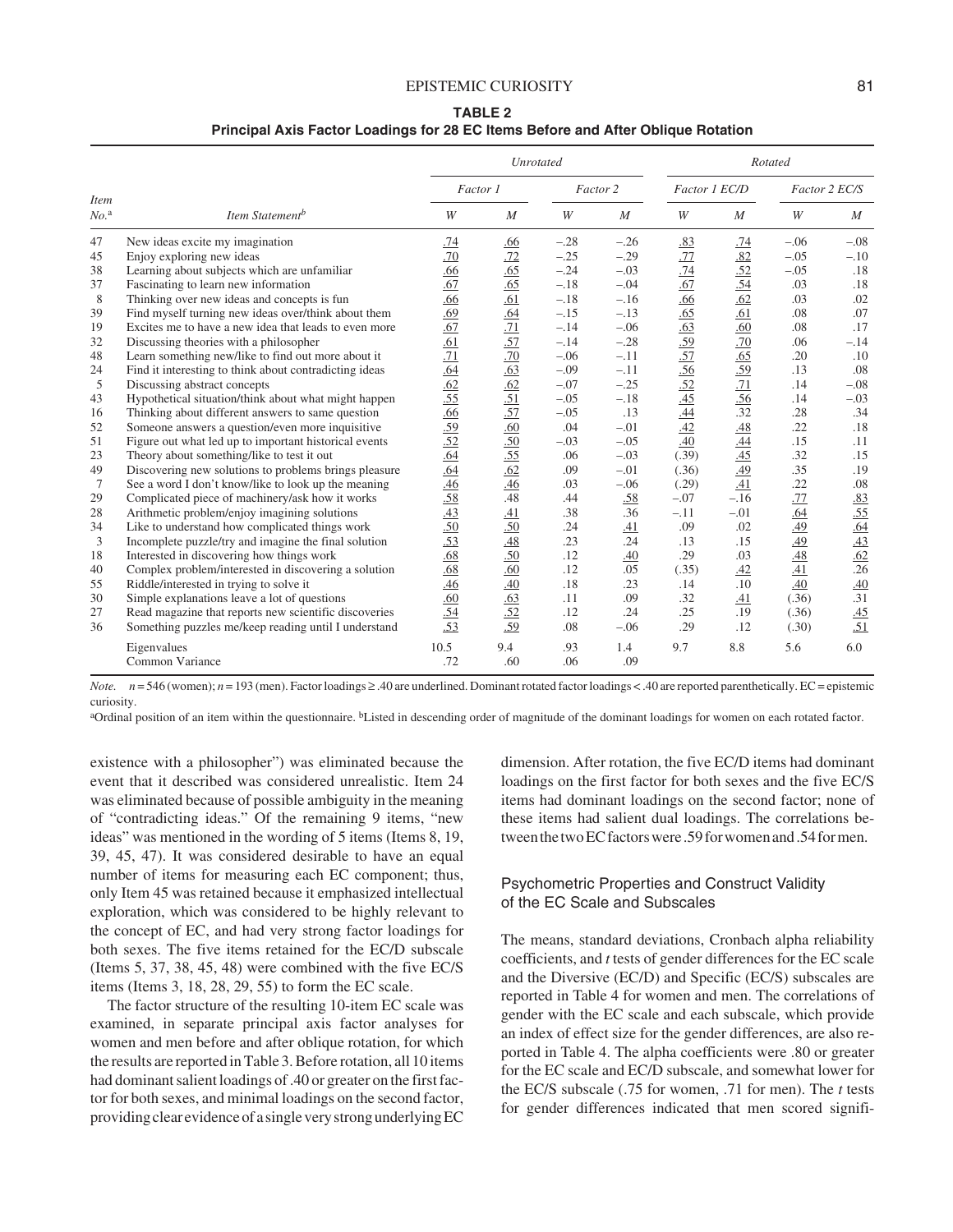#### 82 LITMAN AND SPIELBERGER

## **TABLE 3**

#### **Principal Axis Factor Loadings for the 10 EC Scale Items That Comprise the EC/D and EC/S Subscales Before and After Oblique Rotation**

|                  |                                                               |            |                | <b>Unrotated</b> |                  |               |                  |        |                |
|------------------|---------------------------------------------------------------|------------|----------------|------------------|------------------|---------------|------------------|--------|----------------|
| <b>Item</b>      |                                                               |            | Factor 1       |                  | Factor 2         | Factor 1 EC/D |                  |        | Factor 2 EC/S  |
| No. <sup>a</sup> | Item Statement <sup>b</sup>                                   | W          | $\overline{M}$ | W                | $\boldsymbol{M}$ | W             | $\boldsymbol{M}$ | W      | $\overline{M}$ |
| 38               | Enjoy learning about subjects which are unfamiliar            | <u>.68</u> | <u>.62</u>     | $-.34$           | $-.24$           | <u>.80</u>    | <u>.66</u>       | $-.08$ | $-.01$         |
| 37               | Fascinating to learn new information                          | <u>.68</u> | .66            | $-.32$           | $-.25$           | .78           | .69              | $-.05$ | .02            |
| 45               | Enjoy exploring new ideas                                     | .66        | .67            | $-.16$           | $-.28$           | .60           | .73              | .12    | .01            |
| 48               | Learn something new/like to find out more                     | <u>.69</u> | <u>.66</u>     | $-.12$           | $-.21$           | .58           | .65              | .19    | .06            |
| 5                | Enjoy discussing abstract concepts                            | .56        | .55            | $-.03$           | $-.20$           | (.39)         | .58              | .22    | .02            |
| 29               | See a complicated piece of machinery/ask someone how it works | .61        | .55            | .33              | .42              | .05           | $-.03$           | .67    | .70            |
| 28               | New kind of arithmetic problem/enjoy imagining solutions      | .46        | .40            | .33              | .33              | $-.08$        | .06              | .63    | .58            |
| 3                | Incomplete puzzle/try and imagine the final solution          | .54        | .51            | .25              | .22              | .09           | $-.04$           | .54    | .54            |
| 18               | Interested in discovering how things work                     | <u>.69</u> | .53            | .11              | .31              | .33           | .14              | .44    | .47            |
| 55               | Riddle/interested in trying to solve it                       | .48        | .44            | .16              | .24              | .14           | .07              | .40    | .47            |
|                  | Eigenvalues                                                   | 3.7        | 3.2            | .60              | .80              | 3.0           | 3.1              | 1.5    | 1.4            |
|                  | Common variance                                               | .81        | .71            | .13              | .17              |               |                  |        |                |

*Note.*  $n = 546$  (women);  $n = 193$  (men). Factor loadings ≥ .40 are underlined. Dominant rotated factor loadings < .40 are reported parenthetically. EC = epistemic curiosity; EC/D = Diversive; EC/S = Specific.

<sup>a</sup>Ordinal position of an item within the questionnaire. <sup>b</sup>Listed in descending order of magnitude of the dominant loadings for females on each rotated factor.

### **TABLE 4 Means, Standard Deviations, Cronbach's , <sup>t</sup> Tests of Gender Differences, and Correlations With Gender for the EC Scale, and the EC/D and EC/S Subscales, and All Other Measures of Curiosity, Sensation Seeking, and the STPI Trait Scales**

|           | Scale                  |                  | Women | Men   | t Test  | $\boldsymbol{r}$ |
|-----------|------------------------|------------------|-------|-------|---------|------------------|
| Epistemic | $\rm EC$               | M                | 27.59 | 29.67 | $4.69*$ | .16              |
| curiosity |                        | SD               | 5.66  | 5.19  |         |                  |
|           |                        | $\alpha$         | .85   | .81   |         |                  |
|           | EC/D                   | M                | 15.17 | 15.67 | 2.07    | .07              |
|           |                        | SD               | 2.93  | 3.03  |         |                  |
|           |                        | $\alpha$         | .81   | .80   |         |                  |
|           | EC/S                   | M                | 12.42 | 14.00 | 5.85*   | .21              |
|           |                        | SD               | 3.32  | 3.12  |         |                  |
|           |                        | $\alpha$         | .75   | .71   |         |                  |
| Other     | Perceptual             | $\boldsymbol{M}$ | 46.79 | 45.68 | 1.71    | .11              |
| curiosity | Curiosity              | SD               | 8.20  | 7.54  |         |                  |
| measures  |                        | $\alpha$         | .85   | .82   |         |                  |
|           | <b>Trait Curiosity</b> | M                | 30.21 | 29.97 | 0.51    | .02              |
|           |                        | SD               | 4.62  | 4.31  |         |                  |
|           |                        | $\alpha$         | .81   | .76   |         |                  |
|           | <b>NES</b> Internal    | $\boldsymbol{M}$ | 21.30 | 21.47 | 0.73    | .06              |
|           | Cognition              | SD               | 3.99  | 3.95  |         |                  |
|           |                        | $\alpha$         | .85   | .83   |         |                  |
|           | <b>NES</b> External    | $\boldsymbol{M}$ | 10.75 | 12.33 | $3.76*$ | .14              |
|           | Cognition              | $\cal SD$        | 4.61  | 5.14  |         |                  |
|           |                        | $\alpha$         | .83   | .84   |         |                  |
| Sensation | <b>NES</b> External    | M                | 11.80 | 14.02 | 5.95*   | .22              |
| Seeking   | Sensation              | SD               | 4.33  | 4.46  |         |                  |
| measures  |                        | $\alpha$         | .82   | .84   |         |                  |
|           | SSS Thrill &           | M                | 8.98  | 10.21 | $3.82*$ | .14              |
|           | Adventure              | SD               | 3.91  | 3.73  |         |                  |
|           |                        | $\alpha$         | .75   | .74   |         |                  |
|           | SSS                    | $\boldsymbol{M}$ | 7.77  | 8.26  | 1.86    | .07              |
|           | Experience             | $\cal SD$        | 3.01  | 3.10  |         |                  |
|           | Seeking                | $\alpha$         | .45   | .42   |         |                  |

*(continued)*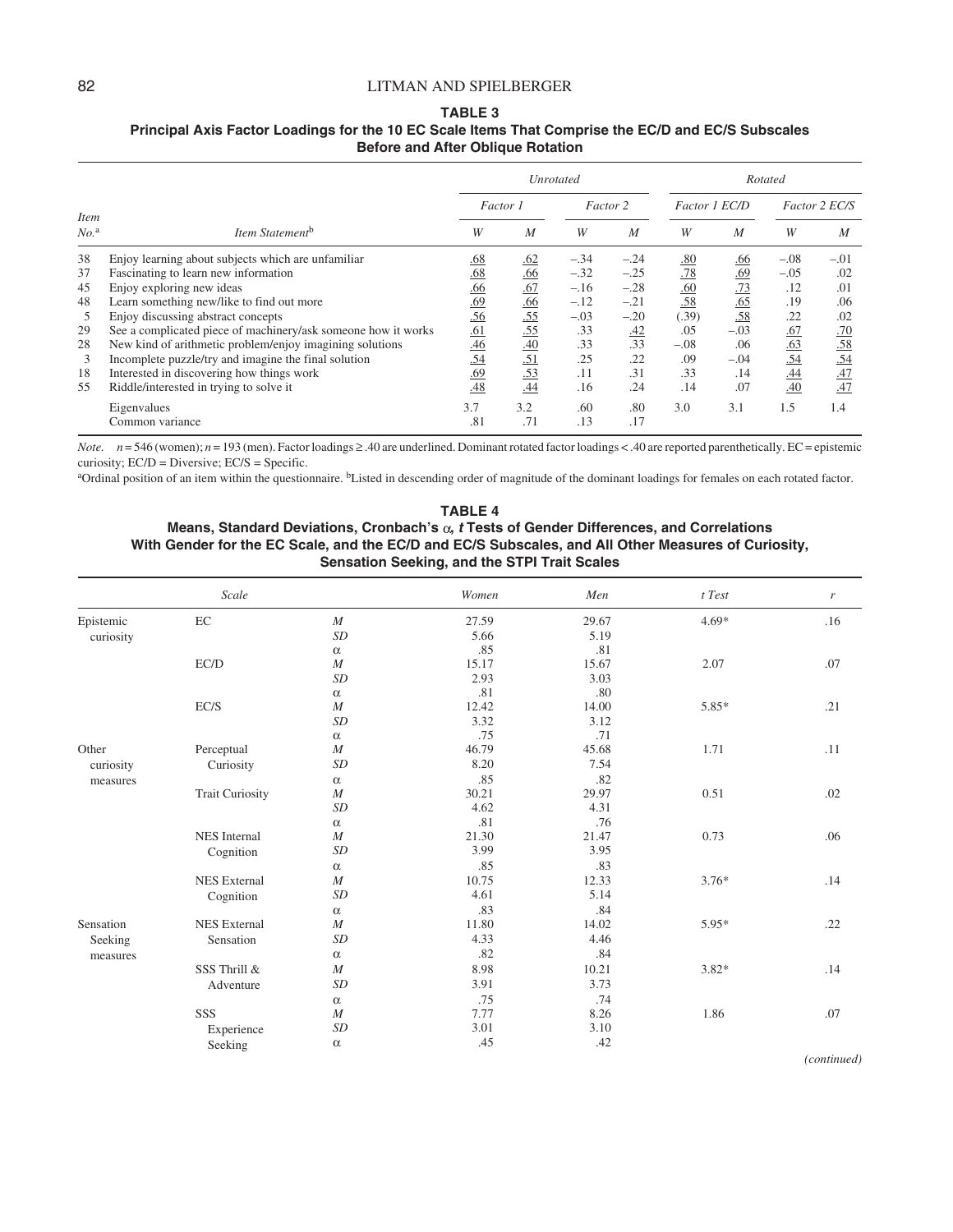|                               | Scale                |                                    | Women                | Men                  | t Test |     |
|-------------------------------|----------------------|------------------------------------|----------------------|----------------------|--------|-----|
| <b>STPI Trait</b><br>measures | <b>Trait Anxiety</b> | $\boldsymbol{M}$<br>SD             | 21.08<br>5.58        | 20.52<br>5.11        | 0.21   | .04 |
|                               | <b>Trait Anger</b>   | $\alpha$<br>$\boldsymbol{M}$<br>SD | .85<br>21.30<br>6.07 | .82<br>21.47<br>6.01 | 0.73   | .01 |
|                               | Trait<br>Depression  | $\alpha$<br>$\boldsymbol{M}$<br>SD | .86<br>17.17<br>5.54 | .85<br>17.08<br>5.47 | 0.84   | .00 |
|                               |                      | $\alpha$                           | .90                  | .90                  |        |     |

**TABLE 4 Continued**

*Note.*  $n = 546$  (women);  $n = 193$  (men). EC = epistemic curiosity; EC/D = diversive; EC/S = specific; NES = Novelty Experiencing sclaes; SSS = Sensation Seeking scale; STPI = State–Trait Personality Inventory.

\**p* < .001.

cantly higher than women on the EC scale, due primarily to their higher scores on the EC/S subscale. However, the effect size for these differences based on the correlations of gender with the EC scales was relatively small.

Means, standard deviations, alpha coefficients, *t* tests of gender differences, and correlations of gender with the other four curiosity scales, the sensation-seeking scales, and the other personality measures are also reported in Table 4. The internal consistency for these measures was satisfactory (*Mdn*  $\alpha$  = .825), with the exception of the SSS ES subscale for which the alphas were less than .50. Although men scored significantly higher than women on the NES EC, ES, and SSS TAS subscales, the effect size for these differences were quite small, as may be noted in Table 4. No other gender differences were found for these measures.

Although significant gender differences were found for the EC scale and the EC/S subscale, given the small effect size for these differences, and the finding that the factor patterns of the items comprising the EC scales were essentially the same for women and men (see Table 3), these scales were considered to have similar meaning for both sexes. Therefore, in examining the relationships among these measures, the data for women and men were combined. The Pearson product–moment correlations computed between the EC scale and the EC/D and EC/S subscales and between these scales and the other curiosity, sensation-seeking, and personality measures for the combined sample are reported in Table 5. Given the overlap of items, the very strong correlations of the EC scale with the EC/D and EC/S subscales were expected. However, the moderate correlation of .56 between the EC/D and EC/S subscales was consistent with the hypothesis that these two subscales assessed substantially related, but meaningfully different, components of an underlying EC dimension.

The significant positive correlations (*Mdn r* = .54) of the EC scale and both subscales with the PC and STPI Trait Curiosity scales and the NES Internal and External Cognition subscales provide evidence of convergent validity. Examining the correlations of the EC/D and EC/S subscales with the other four curiosity measures revealed an interesting pattern of findings. The correlations of the EC/D subscale with the PC scale and Trait Curiosity scale and the NES Internal Cognition subscale were all higher than the corresponding correlations of the EC/S subscale with these measures, as indicated by significant *t* tests ( $p < .001$ ) of the differences between these correlations. In contrast, the EC/S subscale correlated significantly more highly  $(p < .001)$  with the NES External Cognition subscale than with the other three curiosity measures.

Small but statistically significant positive correlations were also found between the EC scale and subscales with the three sensation-seeking measures, suggesting that EC overlaps, at least to some extent, with seeking sensory stimulation. The correlation of the EC/D subscale with the SSS Experience Seeking subscale was somewhat higher than the correlations of the EC scale and subscales with the other sensation-seeking measures. Consistent with previous findings (Spielberger & Starr, 1994), small but significant negative correlations were found between the EC scale and both subscales with trait anxiety. The correlations of the EC scale and subscales with the anger and depression measures were essentially zero, which provides evidence of divergent validity.

#### **DISCUSSION**

A major goal of this study was to determine if EC and PC could be differentiated from each other as meaningful dimensions of a multifaceted personality construct. A pool of 56 curiosity items (40 EC, 16 PC) was administered to 739 undergraduate students (546 women, 193 men) along with other curiosity, sensation-seeking, and personality measures. Factor analyses of responses to these items for both women and men identified one strong curiosity factor before rotation. With oblique rotation, two substantially correlated curiosity factors were identified for both sexes, defined by items with content corresponding to Berlyne's concepts of EC and PC. The results of the factor analyses, before and after rotation, provide evidence of a single curiosity construct, with two major dimensions.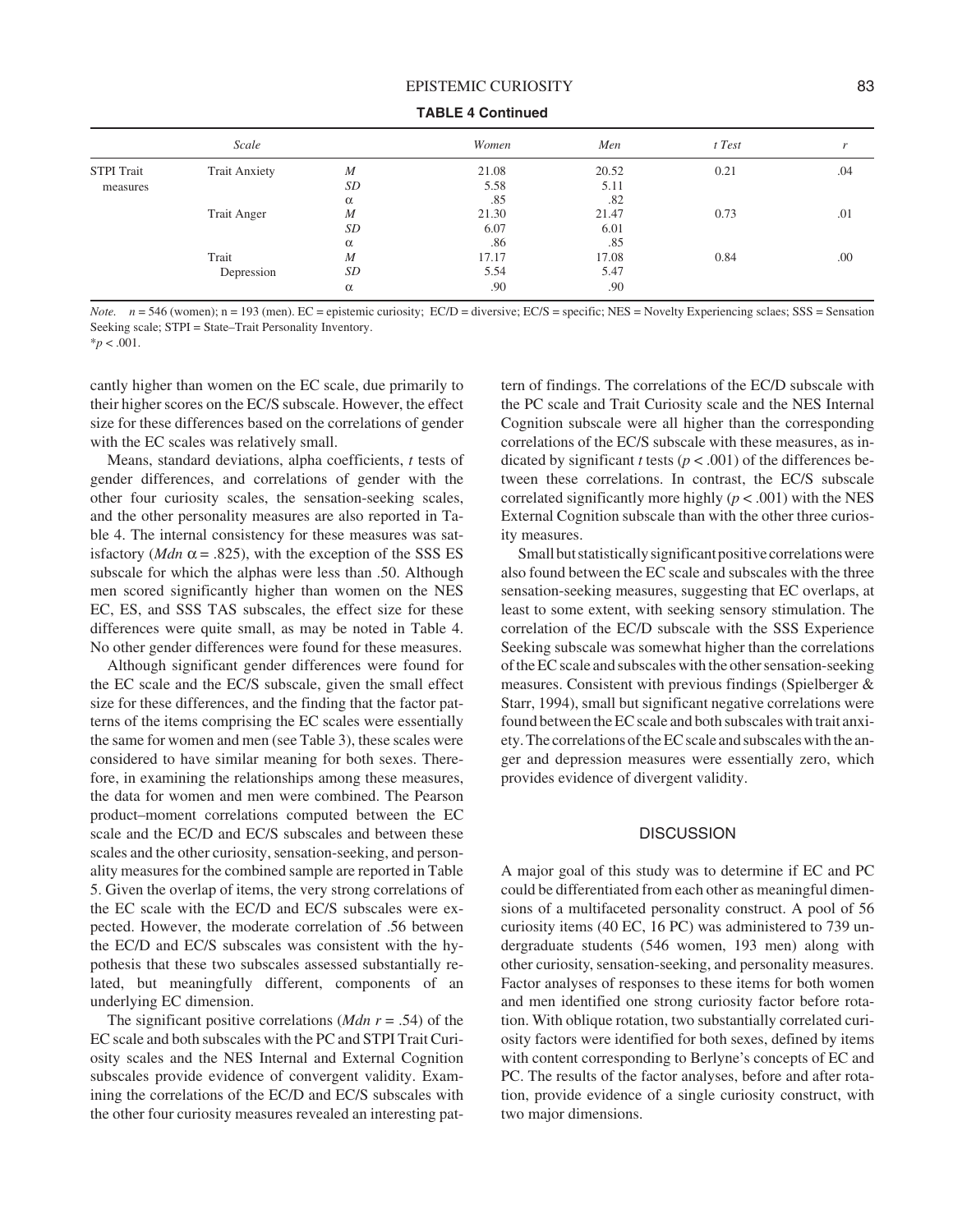Given the finding that EC could be meaningfully differentiated from PC, 28 items with dominant salient loadings on the EC factor for both sexes and no salient dual loadings were selected to form a preliminary scale for measuring individual differences in EC as a personality trait. Because previous research demonstrated that PC consisted of diversive and specific components (Collins, 1996), the EC items were factored to determine if similar components of EC could also be identified. Before rotation, all but one of the EC items had dominant salient loadings on a single factor for both sexes and no dual loadings, demonstrating a strong underlying EC factor. After rotation, two distinct factors emerged for both sexes. Consistent with the concepts of diversive and specific curiosity (Berlyne, 1954; Collins, 1996; Day, 1969), the items with strong loadings on the first factor described seeking a broad range of new information, whereas the second factor was defined by items that described interest in learning detailed knowledge about a specific topic.

On the basis of factor loadings and item content, the 5 best diversive (EC/D) and specific (EC/S) items were selected to form the EC scale. Factor analyses before rotation indicated that all 10 of these EC items had dominant salient loadings on a single factor for both women and men. After rotation, for both men and women, the 5 EC/D items had dominant loadings on the first factor and the 5 EC/S items had dominant loadings on the second factor, with perfect simple structure, providing evidence of a strong underlying EC dimension with diversive and specific components. These findings were also generally consistent with previous research by Langevin (1971) and Ainley (1987), who suggested that curiosity may be directed toward a range of diverse topics (breadth), or narrowly focused on a specific topic (depth).

The analyses of gender differences indicated that men scored significantly higher than women on the EC scale, due primarily to their higher scores on the EC/S subscale. Although the effect size for these differences was relatively

small, it is interesting to note that men scored significantly higher than women on three of the five EC/S items in separate *t* tests of gender differences (18: "I am interested in discovering how things work"; 28: "When I am given a new kind of arithmetic problem, I enjoy imagining solutions,"; 29: "When I see a complicated piece of machinery, I like to ask someone how it works"). Men also scored higher than women on the NES External Cognition subscale, which assesses individual differences in one's preference for figuring out how things work. These findings suggested that men are more likely than women to develop interests in arithmetic and working with mechanical devices.

Moderately high positive correlations of the EC scale and subscales with the other four curiosity measures demonstrated meaningful convergent validity. It is interesting to note that the EC/D subscale correlated more highly with the NES Internal Cognition subscale, whereas the EC/S subscale was most highly correlated with the NES External Cognition subscale. According to Pearson (1970), the Internal Cognition subscale assesses tendencies to enjoy the development of new ideas, whereas the External Cognition subscale measures interest in discovering how things work. Thus, diversive EC appears to be more related to exploring unfamiliar topics in order to learn something new (i.e., developing ideas), whereas specific EC is more directly related to obtaining information needed to solve a particular problem (i.e., how something works).

Positive correlations of the EC scale and subscales with the sensation-seeking measures were small in magnitude, but statistically significant. These findings suggest that the EC construct was relatively independent of sensation seeking, which is consistent with Zuckerman's (1979) view that sensation seeking was unrelated to the pursuit of knowledge. However, the finding that these correlations were significant suggested that EC, at least to some extent, involves

| <b>TABLE 5</b>                                                                                       |
|------------------------------------------------------------------------------------------------------|
| Pearson Product–Moment Correlations for the EC Scale and Subscales With Other Measures of Curiosity, |
| <b>Sensation Seeking, and STPI Trait Scales</b>                                                      |

|                            |                               | ЕC      | EC/D    | EC/S    |
|----------------------------|-------------------------------|---------|---------|---------|
| Epistemic                  | EC/D                          | $.87*$  |         |         |
| Curiosity                  | EC/S                          | $.90*$  | $.56*$  |         |
| Other curiosity measures   | Perceptual Curiosity          | $.57*$  | $.56*$  | $.46*$  |
|                            | <b>Trait Curiosity</b>        | $.61*$  | $.63*$  | $.46*$  |
|                            | NES Internal Cognition        | $.48*$  | $.52*$  | $.34*$  |
|                            | NES External Cognition        | $.56*$  | $.41*$  | $.57*$  |
| Sensation Seeking measures | <b>NES External Sensation</b> | $.20*$  | $.14*$  | $.21*$  |
|                            | SSS Thrill & Adventure        | $.20*$  | $.17*$  | $.20*$  |
|                            | SSS Experience Seeking        | $.27*$  | $.31*$  | $.19*$  |
| <b>STPI</b> Trait measures | <b>Trait Anxiety</b>          | $-.17*$ | $-.15*$ | $-.15*$ |
|                            | <b>Trait Anger</b>            | .04     | .03     | .04     |
|                            | <b>Trait Depression</b>       | $-.09$  | $-.09$  | $-.07$  |

*Note.*  $n = 546$  (women);  $n = 193$  (men). EC = epistemic curiosity; EC/D = diversive; EC/S = specific; NES = Novelty Experiencing scales; SSS = Sensation Seeking scale; STPI = State–Trait Personality Inventory.  $*$ *p* < .001.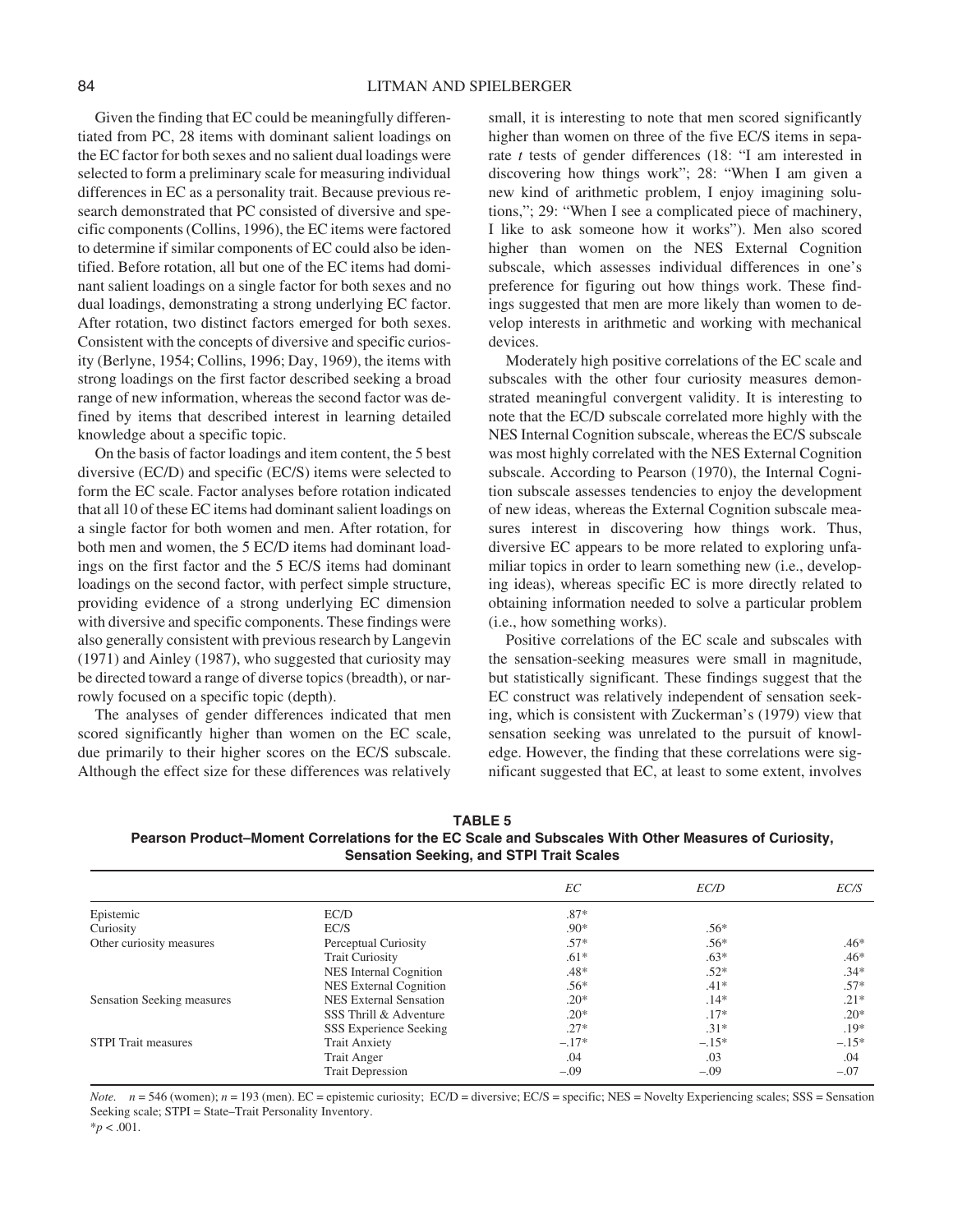seeking sensory stimulation. The small negative correlations of the EC scale and subscales with the STPI Trait Anxiety scale were consistent with previous research, suggesting that higher levels of anxiety tend to inhibit curiosity (Spielberger & Starr, 1994). Essentially zero correlations of the EC scale and subscales with the STPI Trait Anger and Depression scales indicated that EC was unrelated to either angry or depressive feelings, providing evidence of divergent validity.

In conclusion, the findings of this study demonstrated that it is meaningful to conceptualize curiosity as a multifaceted personality trait, with PC and EC as two distinctive though substantially correlated dimensions. The scale developed in this study to assess individual differences in EC was comprised of items that described interest in exploring new ideas, discovering solutions to novel problems, and figuring out how things work. The findings of this study also identified two components of EC, which were related to diversive and specific exploratory behavior as these concepts were originally conceptualized by Berlyne (1960, 1966) and Day (1969). Moderately high correlations of the EC scale with the other curiosity measures demonstrated convergent validity. Divergent validity was evidenced by essentially zero correlations with anger and depression, and minimal relationships with sensation seeking and anxiety.

In future research, it will be important to determine whether scores on the EC scale and subscales predict individual differences in relevant exploratory behaviors, such as asking questions or solving problems, which are activities that have consequences for intellectual enrichment and growth. Given that the EC scale and subscales are designed to assess individual differences in different forms of knowledge seeking, another important direction for future research will be to examine the relationship of these scales with other measures that involve seeking intellectual stimulation, such as the Ideas and Fantasy facets of McRae and Costa's (1989, 1999) Openness-to-Experience factor, and the inquisitive–uninquisitve facet of Goldberg's Intellect/Openness dimension (Goldberg, 1992; Hofstee, de Radd, & Goldberg, 1992).

#### **REFERENCES**

- Ainley, M. D. (1987). The factor structure of curiosity measures: Breadth and depth of interest curiosity styles. *Australian Journal of Psychology, 39,* 53–59.
- Berlyne, D. E. (1949). Interest as a psychological concept. *British Journal of Psychology, 39,* 184–185.
- Berlyne, D. E. (1950). Novelty and curiosity as determinants of exploratory behavior. *British Journal of Psychology, 41,* 68–50.
- Berlyne, D. E. (1954). A theory of human curiosity. *British Journal of Psychology, 45,* 180–191.
- Berlyne, D. E. (1957). Determinants of human perceptual curiosity. *Journal of Experimental Psychology, 53,* 399–404.
- Berlyne, D. E. (1958). The influence of complexity and novelty in visual figures on orienting responses. *Journal of Experimental Psychology, 55,* 289–296.
- Berlyne, D. E. (1960). *Conflict, arousal, and curiosity.* New York: McGraw-Hill.
- Berlyne, D. E. (1966). Curiosity and exploration. *Science, 153,* 25–33.
- Boyle, G. J. (1983). Critical review of state–trait curiosity test development. *Motivation and Emotion, 4,* 377–397.
- Boyle, G. J. (1989). Breadth-depth or state–trait curiosity? A factor analysis of state–trait curiosity and state anxiety scales. *Personality and Individual Differences, 10,* 175–183.
- Cattell, R. B. (1957). *Personality and motivation structure and measurements*. New York: Harcourt.
- Collins, R. P. (1996). *Identification of perceptual curiosity as a psychological construct: Development of the perceptual curiosity scale.* Unpublished master's thesis, University of South Florida, Tampa.
- Coovert, M. D., & McNelis, K. (1988). Determining the number of common factors in factor analysis: A review and program. *Educational and Psychological Measurement, 48,* 687–692.
- Day, H. I. (1969). *An instrument for the measurement of intrinsic motivation.* Interim report to the Department of Manpower and Immigration.
- Goldberg, L. R. (1992). The development of markers of the big-five factor structure. *Psychological Assessment, 4,* 26–42.
- Hofstee, W. K. B., de Radd, B., & Goldberg, L. R. (1992). Integration of the big-five and circumplex approaches to trait structure. *Journal of Personality and Social Psychology, 63,* 146–163.
- James, W. (1890). *The principles of psychology.* New York: Holt.
- Langevin, R. (1971). Is curiosity a unitary construct? *The Canadian Journal of Psychology, 25,* 360–374.
- Leherissey-McCombs, B. (1971). *The development of a measure of state epistemic curiosity* (Tech. Memo No. 34). Tallahassee: Florida State University.
- Litman, J. A. (1998) *Theory and assessment of epistemic curiosity: The development of an experimental epistemic curiosity scale.* Unpublished master's thesis, University of South Florida, Tampa.
- Loewenstein, G. (1994). The psychology of curiosity: A review and reinterpretation. *Psychological Bulletin, 116,* 75–98.
- McCrae, R. R., & Costa, P. T. (1989). Rotation to maximize the construct validity of factors in the NEO Personality Inventory. *Multivariate Behavioral Research, 24,* 107–124.
- McCrae, R. R., & Costa, P. T. (1999). A Five-factor theory of personality. In L. Pervin & O. P. John (Eds.), *Handbook of personality: Theory and research* (2nd ed., pp. 139–153). New York: Guilford.
- McDougall, W. (1921). *An introduction to social psychology.* Boston: Luc.
- Naylor, F. D. (1981). A state–trait curiosity inventory. *Australian Psychologist, 16,* 172–183.
- Olsen, K. R., & Camp, C. J. (1984). Analysis of curiosity measures in adults. *Psychological Reports, 54,* 491–497.
- Pearson, P. H. (1970). Relationships between global and specified measures of novelty seeking. *Journal of Consulting and Clinical Psychology, 34,* 199–204.
- Spielberger, C. D. (1975). Anxiety: State–trait process. In C. D. Spielberger & I. G. Sarason (Eds.), *Stress and anxiety.* Washington, DC: Hemisphere/Wiley.
- Spielberger, C. D. (1983). Manual for the State–Trait Anxiety Inventory (Form Y). Palo Alto, CA: Consulting Psychologists Press.
- Spielberger, C. D. (1988). Professional manual for the State–Trait Anger Expression Inventory (STAXI; Research ed.). Tampa, FL: Psychological Assessment Resources.
- Spielberger, C. D., & Butler, T. F. (1971). *On the relationship between anxiety, curiosity, and arousal: A working paper.* Unpublished manuscript, Florida State University.
- Spielberger, C. D., Jacobs, G., Crane, R., Russel, S., Westberry, L., Barker, E., et al. (1979). *Preliminary manual for the State–Trait Personality Inventory.* Unpublished manual, University of South Florida, Tampa.